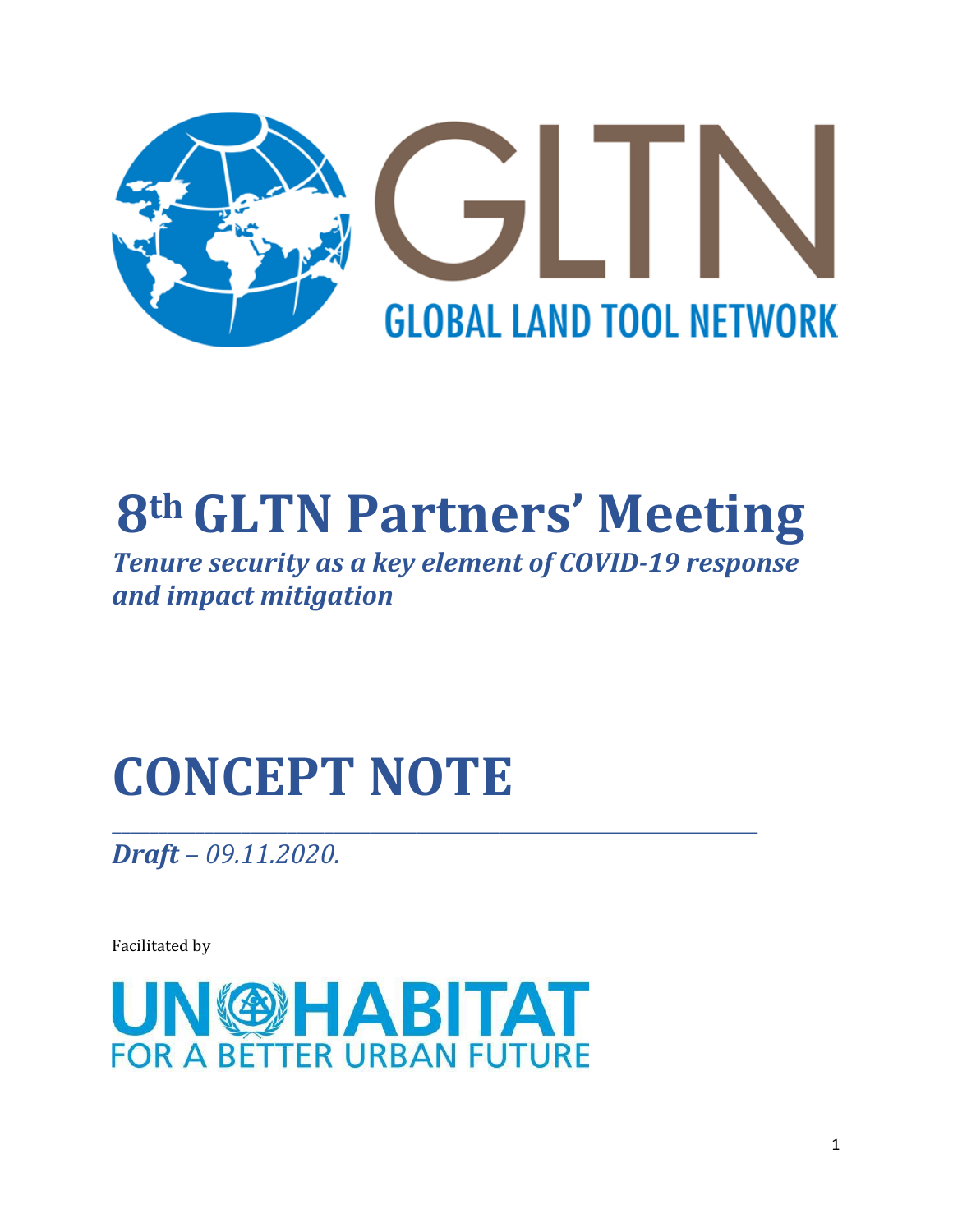# **TABLE OF CONTENTS**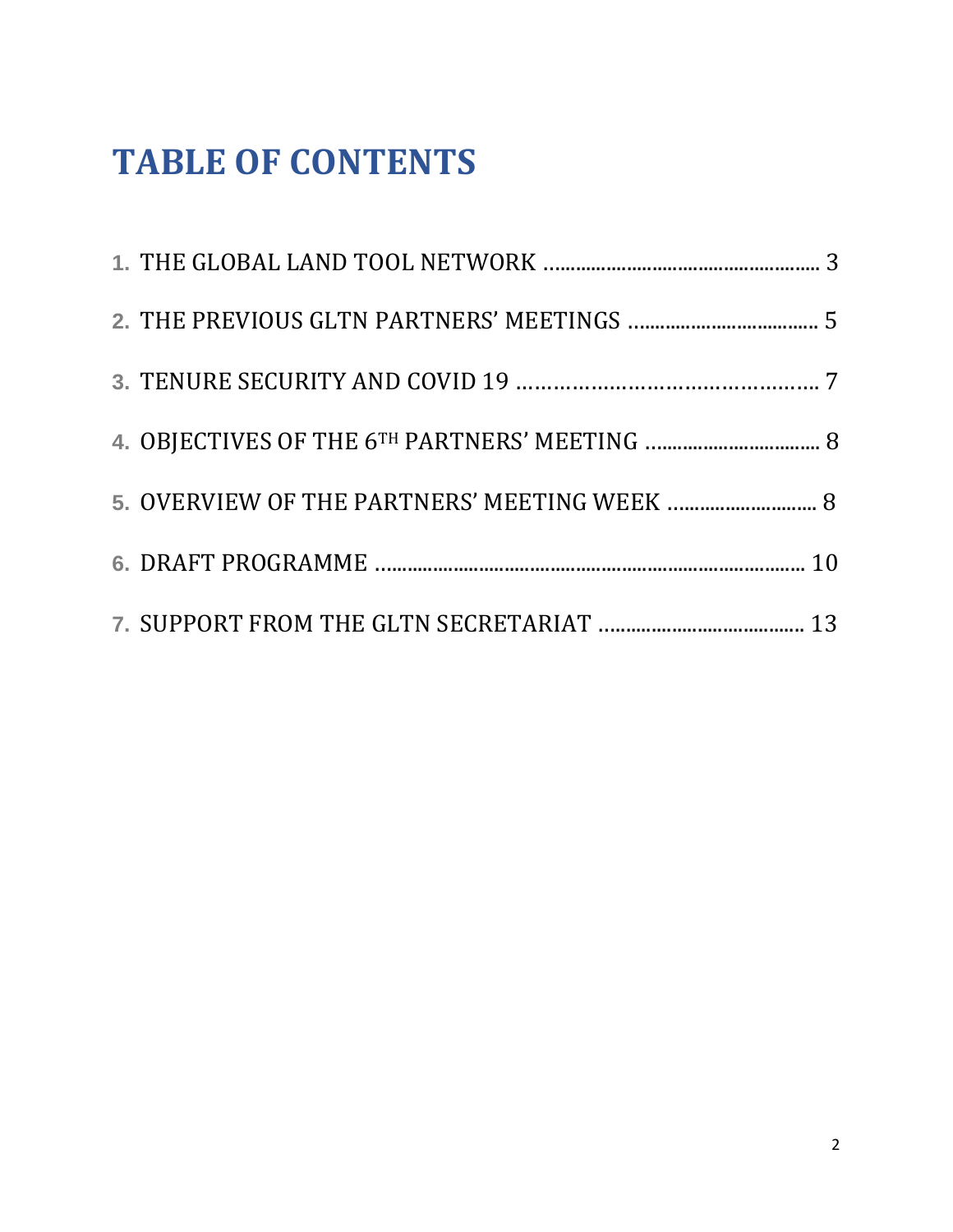# **1. GLOBAL LAND TOOL NETWORK**

GLTN is a dynamic alliance of more than 80 global land actors and stakeholders. It was launched in 2006 in response to critical gaps in land governance and administration approaches, tools and systems, which meant they could not deliver land tenure security at scale. Our partners work together to improve tenure security for as many people as possible by developing and disseminating:

- An **inclusive land tenure approach**: one that recognizes various forms of tenure, and that involves stakeholders in seeking solutions that are fair and just to all, and
- A set of practical, innovative **land tools**: practical, innovative methods to solve problems related to land tenure.

We develop, test and demonstrate these tools in a range of countries, aiming to catalyse their wide use and adoption.

Our Network includes representation of all relevant professions and disciplines, civil society and grassroots organizations, multilateral and bilateral organizations. Because we are a network of organizations, many of which are themselves networks, we add considerably to our global footprint, country reach and on-the-ground impact. We also enjoy partnerships and technical support arrangements with a growing number of national governments and local municipalities.

Since 2006 our Network has grown in strength in terms of its diversity of partners, its development of land tools, and its expertise and capacity. Our approach and agenda have been endorsed internationally by United Nations member states, global frameworks and other key land institutions and actors. We have received generous support from several donors.

GLTN Phase 3 Strategy (2018-2030) was jointly developed by Partners through an intensive strategic review. In this phase, the Partners share a strong **vision** for *a world in which everyone enjoys secure land rights*. The inclusive **mission** is that *partners work together to develop and implement inclusive, fit-for-purpose and gender-responsive land tools to improve living conditions for all, prioritizing women, youth and vulnerable groups in both urban and rural settings.* The **goal** for 2030 is *improved tenure security for all, with a focus on women, youth and vulnerable groups.*

The governance and management arrangements in GLTN's Phase 3 respond to aspirations of the Phase 3 strategy, the practical requirements for the implementation of the programme, as well as changes in the land sector, formal feedback from the Phase 2 programme evaluations and consultations with the partners. Based on these elements, the key features of governance in the Phase 3 are: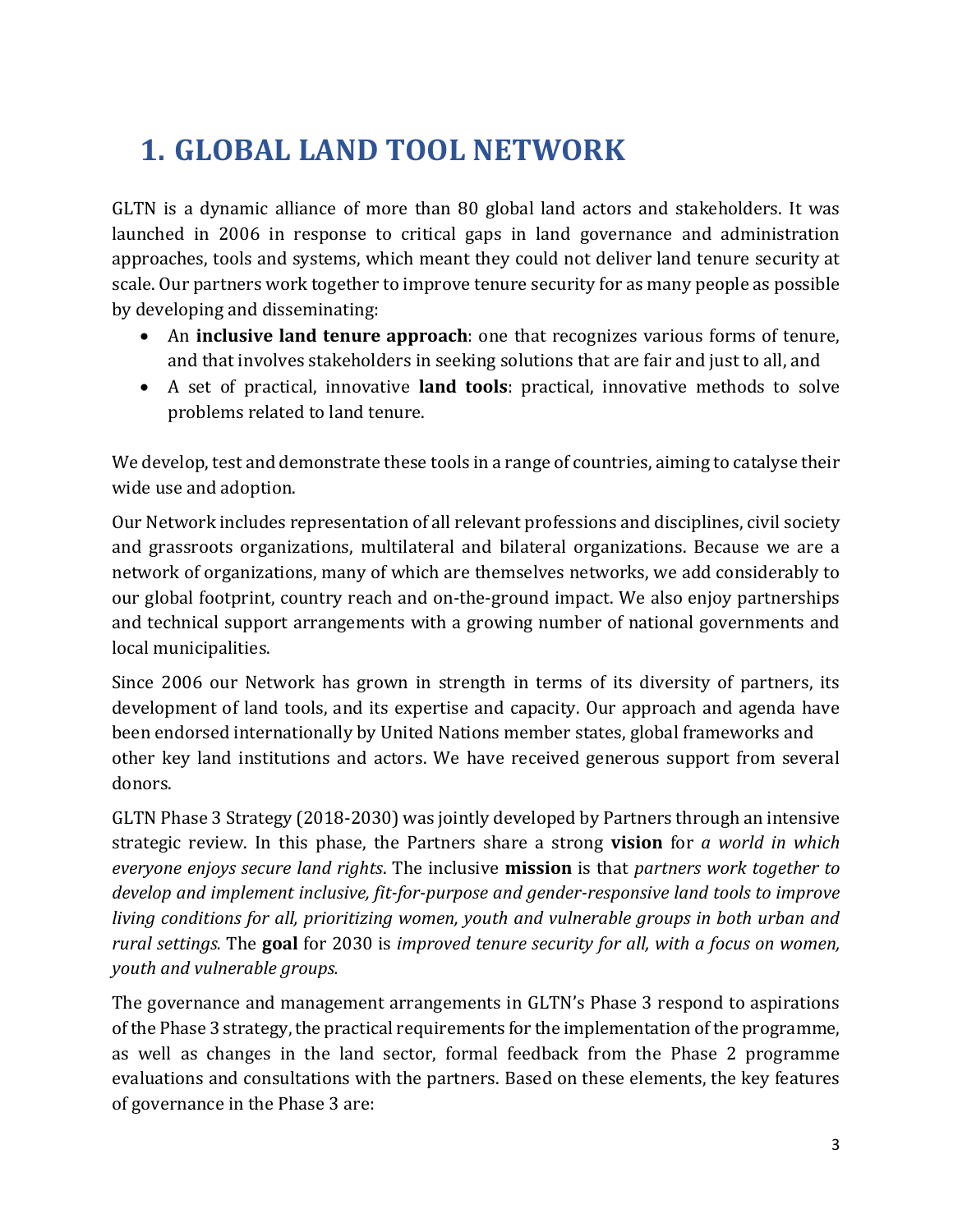• More compact, partner-inclusive and streamlined governance framework with three components (compared to five in Phase 2) with the main change being the merging of the International Advisory Board and the Steering Committee that embodies a broader representation of the GLTN partners (represented via the clusters).

• Clearer strategic advisory role for partners and opportunities for policy and thematic inputs. This is achieved through following elements:

- A new Steering Committee which comprises mostly of partners;
- A new role for the partners' meeting as a mechanism for partners to endorse key strategic and programmatic documents;
- Greater clarity around the role of all bodies in the governance framework through the GLTN Charter which outlines the roles and functions of each of the governing bodies;
- Encouragement of commitment and engagement with the GLTN Phase 3 agenda and to facilitate the vibrancy and reciprocity of the GLTN partnership through the request for partners and individual members to sign onto the GLTN Charter;
- Greater clarity on the role of the Secretariat and clear lines of accountability to the partners;
- Adoption of nominated dual cluster leadership across all clusters to promote innovation and transparency and to share the workload.

| <b>STAKEHOLDER</b>                                  | <b>NAME</b>      | <b>ORGANIZATION</b>                                       |  |  |  |  |  |  |
|-----------------------------------------------------|------------------|-----------------------------------------------------------|--|--|--|--|--|--|
| <b>PARTNER REPRESENTATIVES AND CLUSTER CO-LEADS</b> |                  |                                                           |  |  |  |  |  |  |
| <b>International Research</b>                       | Prof. Siraj Sait | University of East London                                 |  |  |  |  |  |  |
| and Training                                        |                  |                                                           |  |  |  |  |  |  |
|                                                     | Dr. Eugene       | <b>Technical University of Munich</b>                     |  |  |  |  |  |  |
|                                                     | Chigbu           |                                                           |  |  |  |  |  |  |
| <b>International Rural civil</b>                    | Mino             | <b>Huairou Commission</b>                                 |  |  |  |  |  |  |
| society organizations                               | Ramaroson        |                                                           |  |  |  |  |  |  |
|                                                     | Nathaniel (Don)  | Asian Coalition for Agrarian Reform and Rural Development |  |  |  |  |  |  |
|                                                     | Marquez          | (ANGOC)                                                   |  |  |  |  |  |  |
| International urban civil                           | Jane Katz/       | Habitat for Humanity International                        |  |  |  |  |  |  |
| society organizations                               | replaced by      |                                                           |  |  |  |  |  |  |
|                                                     | Rebecca Ochong   |                                                           |  |  |  |  |  |  |
|                                                     | Sarah Nandudu    | Slum Dwellers International                               |  |  |  |  |  |  |
| <b>International</b>                                | Diane Dumashie   | <b>Federation of International Surveyors</b>              |  |  |  |  |  |  |
| <b>Professional Bodies</b>                          |                  |                                                           |  |  |  |  |  |  |
|                                                     | Rafic Khouri     | Arab Union of Surveyors                                   |  |  |  |  |  |  |
|                                                     |                  |                                                           |  |  |  |  |  |  |
| <b>UN-Habitat</b>                                   | Victor Kisob     | <b>CHAIR</b>                                              |  |  |  |  |  |  |

#### *Table 1. Current members of the GLTN Steering Committee*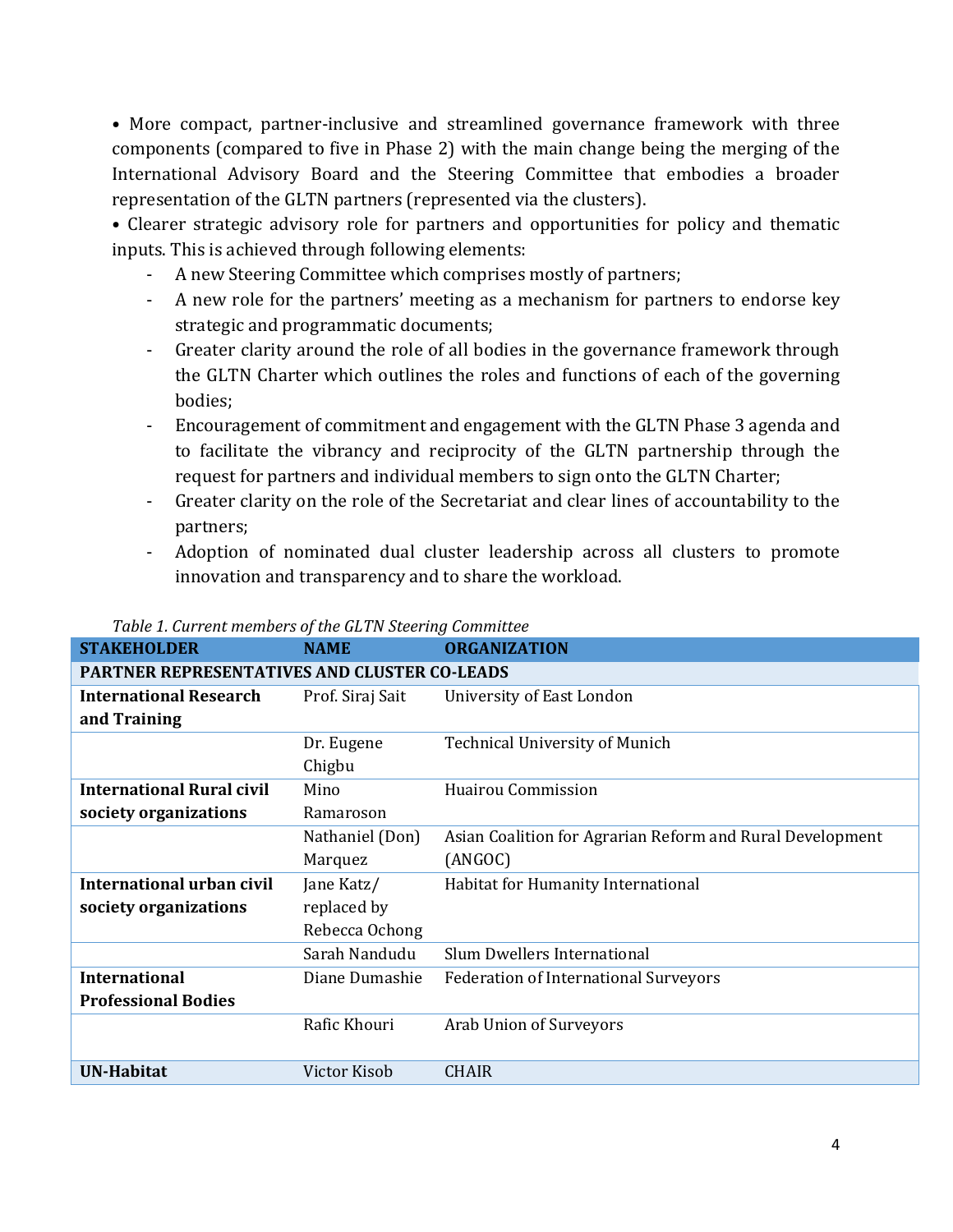## **2. PREVIOUS GLTN PARTNERS' MEETINGS**

Held every two years, the GLTN Partner's Meeting provides an opportunity for a Networkwide engagement to review the work done, realign priorities and forge a way forward for partners' engagement in the delivery of the GLTN agenda. Since its formation, GLTN organized seven Partners' Meetings.

The **first Partners' meeting** was held in November 2005 in Stockholm, Sweden and it was jointly organized by UN-Habitat and SIDA. It focused on the *Why, What and How* of the establishment and functionalities of Network, including the institutional and financial implications.

The **second Partners' meeting** was held in March 2006, in Norway and was jointly organized by UN-Habitat, the Norwegian Ministry of Foreign Affairs, Norad, the Norwegian Mapping Authority and SIDA. The discussions revolved around the identification of concrete mechanisms to support on-going GLTN initiatives and the priority pro-poor land tools to be developed. With these two meetings as a foundation, in June 2006, GLTN as a Network was finally launched at the World Urban Forum III in Vancouver.

The **third Partners' meeting** took place in November 2009, in Nairobi, Kenya and was attended by 60 participants. The main objective of the meeting was to strengthen the partnership arrangements to improve synergy and interactions towards advancing the GLTN agenda, core values and objectives and deciding concrete contribution for its success. The theme of the meeting was *"Enriching Partnership and Increasing Activities for Land Reform*". The following key achievements were highlighted by Partners after the meeting: (1) Partners perceive themselves as "owners" of the Network; (2) Creation of a significant momentum around shared achievements; (3) Getting to know the partners; networking opportunities; (4) Learn from mid-term assessment; (5) Participation of grassroots; (6) Working in cross-cluster groups; and (7) Better understanding of what GLTN is all about.

The **fourth Partners' meeting** took place in November 2011, in Nairobi, Kenya. The meeting's theme was *"Strengthening Partnerships: Sustaining the paradigm shift towards designing, developing and implementing pro-poor land tools and approaches".*  The following objectives were achieved: (1) To share GLTN's achievements, challenges and lessons learnt in the past four years and to contribute to its future direction; (2) To share and identify partners' key priorities and programmes related to the achievement of the GLTN agenda to improve synergies and interactions; (3) To strengthen working relationships and collaboration between and among partners within their own sectors / clusters and across other clusters to address emerging global challenges in the land sector; (4) To decide on representations to the International Advisory Board (IAB) and to improve the current arrangements and feedback mechanisms; (5) To review GLTN's experience in partnership and networking and to provide strategic recommendations and directions to further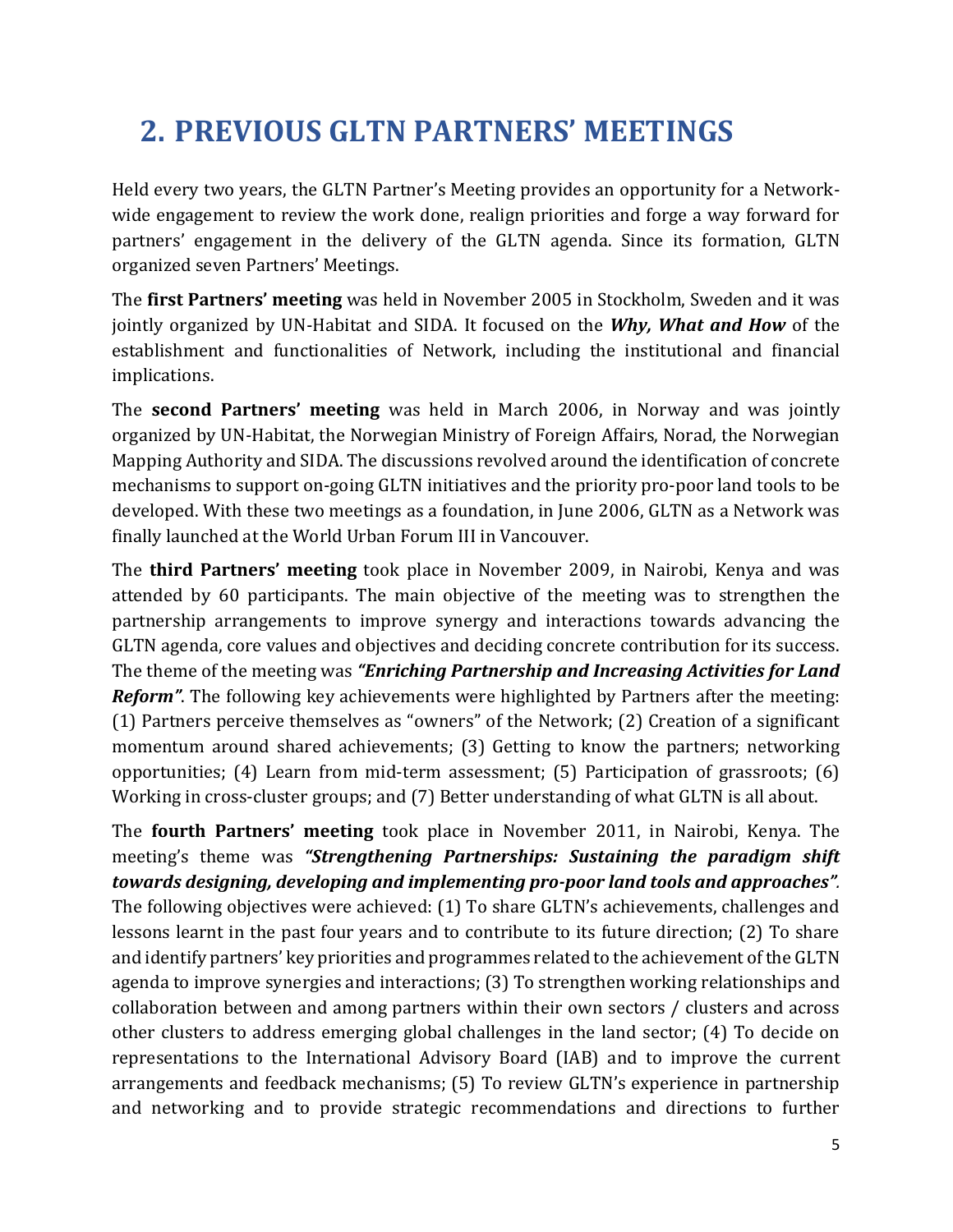strengthen the network; and (6) To better understand the available land tools and training packages for mainstreaming, adoption and possible piloting and roll out.

The **fifth Partners' Meeting** was hosted by the Ministry of Foreign Affairs in The Hague, Netherlands, in November 2013. The meeting was attended by over 130 participants from partner organisations and observers. The theme of the meeting was **"***Working together at country level: Implementing land tools through partnership"* and the specific objectives were: (1) Strengthening partnerships and networking at global, regional and national levels; (2) Promoting and rolling out tool development and implementation, capacity development and good learning practices at country level and in programmes; and (3) Expanding country level operations in a coordinated and strategic fashion.

The **sixth Partners' Meeting** was held in November 2015, in Nairobi, Kenya. The focus was on *strengthening partnership and collaboration within the Network and increasing visibility of land and tenure security in the development processes related to Sustainable Development Goals and the New Urban Agenda.* The specific objectives were: (1) Review of the GLTN tools development processes by Partners and Clusters and explore how joint development and implementation could be expanded; (2) Review how GLTN Partners were delivering at country level and how joint delivery could be enhanced; (3) Increase the visibility of land and tenure security issues and of the GLTN agenda in relevant global development processes and agree on a strategy for engagement; (4) Improve collaboration and coordination between Clusters and Partners for improved delivery, report achievements of the last two years and make plans for the upcoming biennium under the lead of the newly elected IAB members; and (5) Take stock of the progress made in the implementation of the GLTN Phase 2 programme.

The seventh Partners' Meeting was held in April 2018, in Nairobi, Kenya. The main theme was: *"Together, moving tenure security for all to the next level"*. The specific objectives were: (1) Reflect on the key achievements of the GLTN partnership in addressing land tenure: successes, lessons learnt and challenges; (2) Explore the opportunities for strengthening collaborative efforts to address emerging land tenure issues within the global agenda; (3) Connect, learn and be inspired by each other; and (4) Engage the partnership in new directions with the 2018-2030 strategy, 2018-2024 programme and associated governance framework.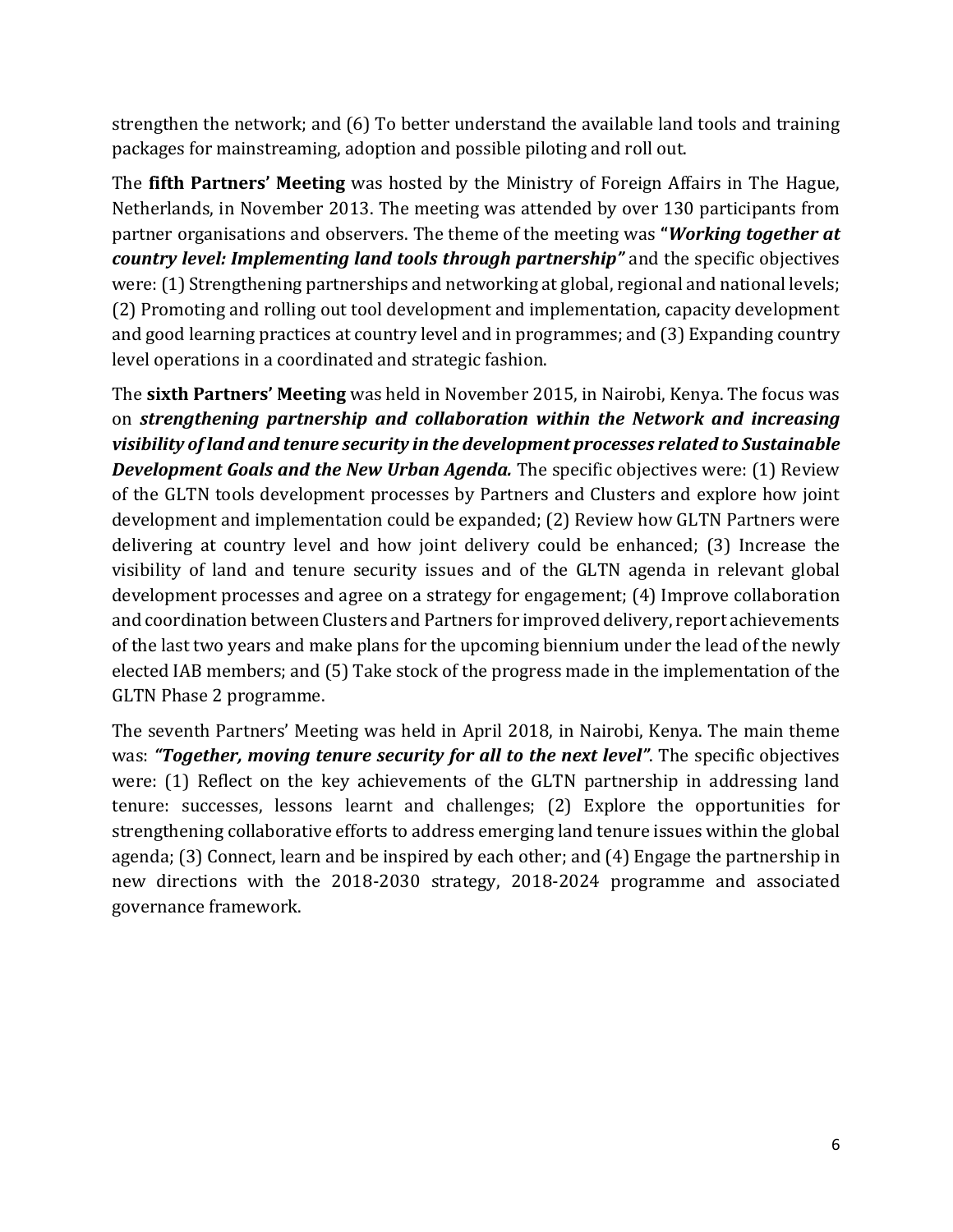# **3. TENURE SECURITY AND COVID 19**

The year 2020 has by no means been business as usual. The impact of COVID-19 has been felt across the globe in a wide range of countries and very different environments. The pandemic has already affected countries in every region, making this a truly global situation where every country must take steps to prepare and respond.

The pandemic has hit the most vulnerable people the hardest. The economic consequences for those in informal settlements will be long-lasting. With many countries suspending daily activities and restricting movement, day labourers and those in informal employment have lost their income. This has resulted in people being forced to leave their homes due to their inability to pay the rent. Without any social benefits, they are unable to care for their families.

Secure tenure and housing have become the front-line defence against the Covid-19. According to UN Special Rapporteur on the right to adequate housing, home has rarely been more of a life or death situation. As governments worldwide are relying on people to stay home to prevent the spread of the virus, having secure tenure is crucial to be able to implement this. Governments must take measures to prevent forced evictions and to provide solutions for the homeless.<sup>1</sup>

Early on, some countries introduced measures such as moratoriums on evictions due to rental and mortgage arrears; deferrals of mortgage payments for those affected by the virus; extension of winter moratoriums on forced evictions of informal settlements; and increased access to sanitation and emergency shelter spaces for homeless people.<sup>2</sup> These are now progressively being lifted and eviction threats are becoming increasingly real.

The Special Rapporteur called upon governments to "cease all evictions; provide emergency housing with services for those who are affected by the virus and must isolate; ensure that the enforcement of containment measures (e.g. curfews) does not lead to the punishment of anyone based on their housing status; provide equal access to testing and health care; and provide adequate housing which may require the implementation of extraordinary measures as appropriate in a state of emergency, including using vacant and abandoned units and available short-term rentals."

She also warned of a "risk that such measures will enable global financial actors to use the pandemic and the misfortunes of many to dominate housing markets without regard for human rights standards" and she urged states to "prevent the predatory practices of institutional investors in the area of residential real estate." <sup>3</sup>

<sup>1</sup> Source<https://www.ohchr.org/EN/NewsEvents/Pages/DisplayNews.aspx?NewsID=25727&LangID=E>

<sup>2</sup> Same source

<sup>&</sup>lt;sup>3</sup> Same source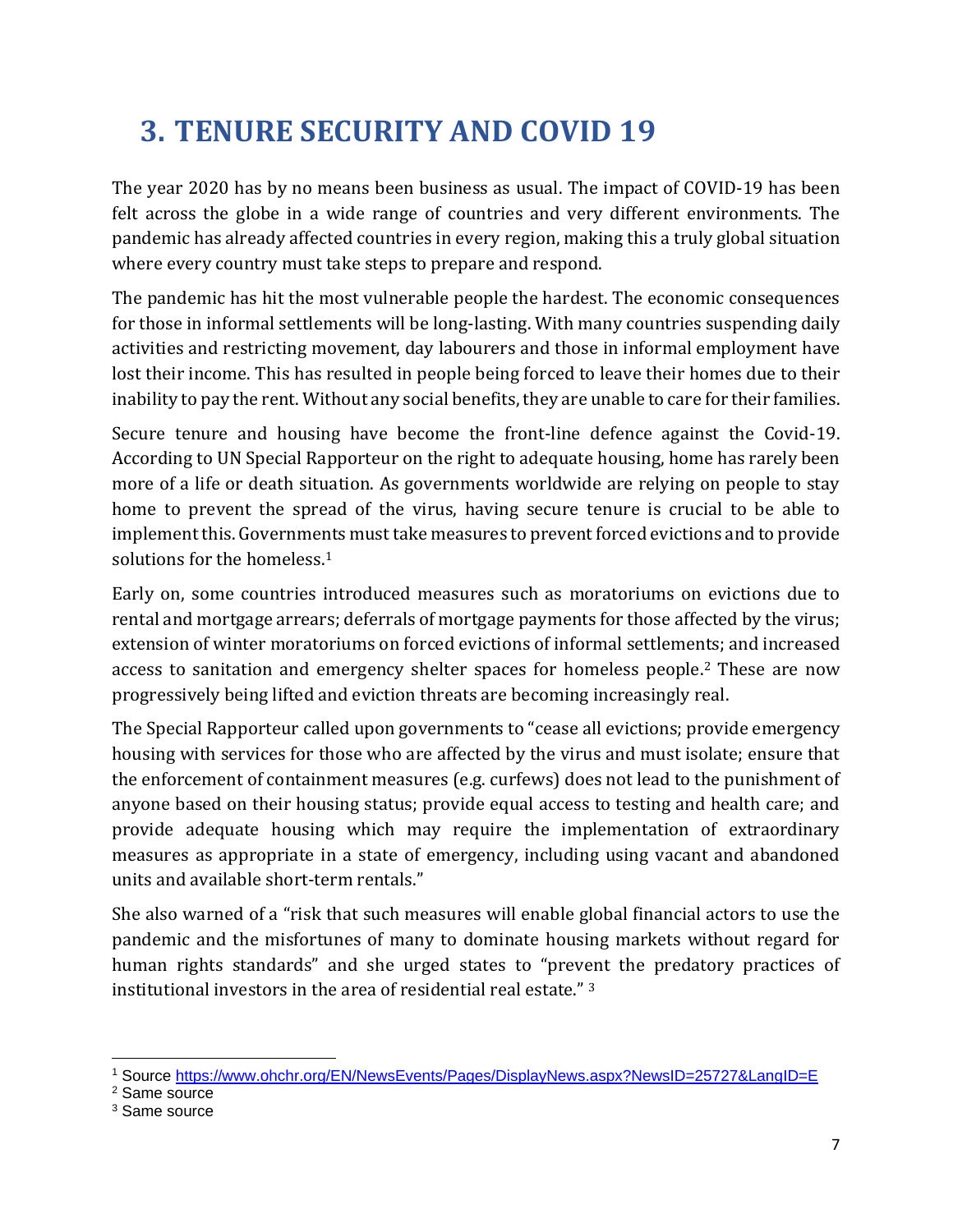## **4. OBJECTIVES OF THE 8TH PARTNERS' MEETING**

The 2020 GLTN Partners' Meeting happens at a vulnerable and critical time in the recent human history. The global pandemic has posed tremendous challenges on governments, even more so in developing countries. Now, more than ever, collaboration and partnerships among many different sectors and actors are necessary. The work of Global Land Tool Network partners on housing rights, security of tenure and combatting forced evictions can help governments to develop effective policy measures and collaborative solutions in this respect. The main theme of the meeting is *"Tenure Security as a key element of COVID-19 response and impact mitigation"*. The focus of the meeting will be on strategic decisions and policy directions of the Network, discussions on the implementation of the GLTN programme in the context of COVID-19 pandemic and strengthening partnership and collaboration within the Network.

In line with these focus areas, the specific objectives for the 8th GLTN Partners' Meeting are:

- 1. To provide an opportunity to share and discuss experiences, trends and tools related to land tenure security;
- 2. To reflect on the implementation of the GLTN Phase 3 strategy, cluster priorities and work plan in the context of COVID-19;
- 3. To fulfil the requirements of the Partners' Charter regarding the election of cluster leads and the GLTN Steering Committee.

### **5. OVERVIEW OF THE PARTNERS' MEETING WEEK**

The current circumstances of the COVID-19 pandemic dictate that this will be a fully online meeting and that the agenda will be somewhat curtailed as compared to previous meetings. The event will take place from **1st to 4th December 2020**. Pre-events and side events will be organised on 1st December all day and 4th December afternoon. The official opening of the Partners' meeting will be on 2nd December and closing on 4th December.

We believe that a full day programme for each day is not the most conducive to full engagement. Consequently, the programme for each of the four days will only take up part of the day and will consist of different sessions. Plenary sessions and at least a significant proportion of cluster meetings will be held in the early afternoon East African time to provide maximum accessibility to partners and members in all time zones.

Side events will be organised and run by partners. We expect to be able to accommodate **up to six side events of two hours each**, so a priority will be placed on events hosted collectively by multiple partners. Partners will be expected to organize the content of,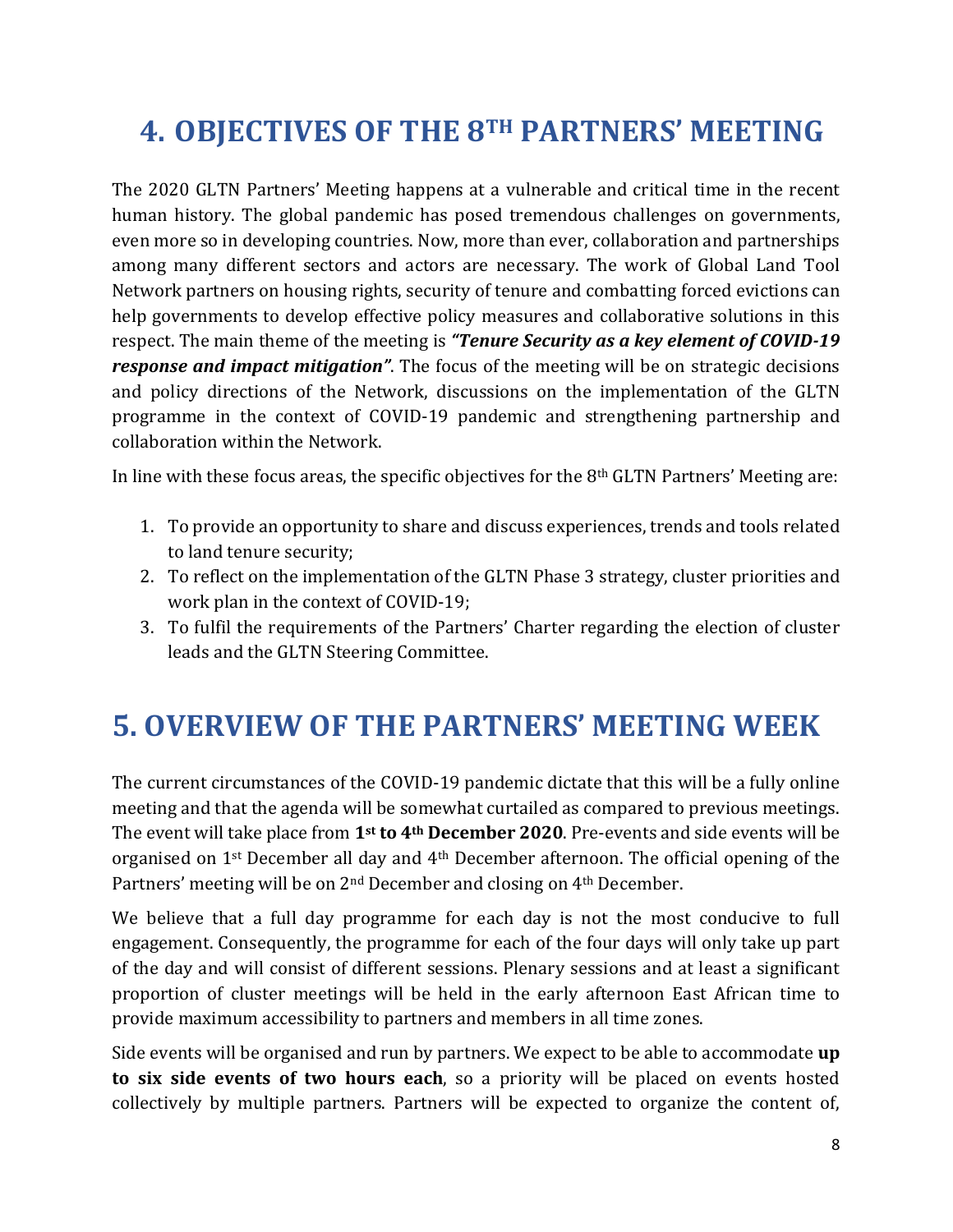mobilise participation for, facilitate and document their side events. The Secretariat will provide technical assistance in the form of establishing the online forum, sending the links to registered participants and related matters. Partners must submit their interest in hosting side events **by 10th November**, using a side events submission form circulated by the Secretariat. The GLTN Secretariat, in collaboration with relevant partners, will propose a schedule for the side events that will depend on number of final selected events. The side events schedule is subject to changes until the final programme is available.

The new Steering Committee will meet on Friday 4th December.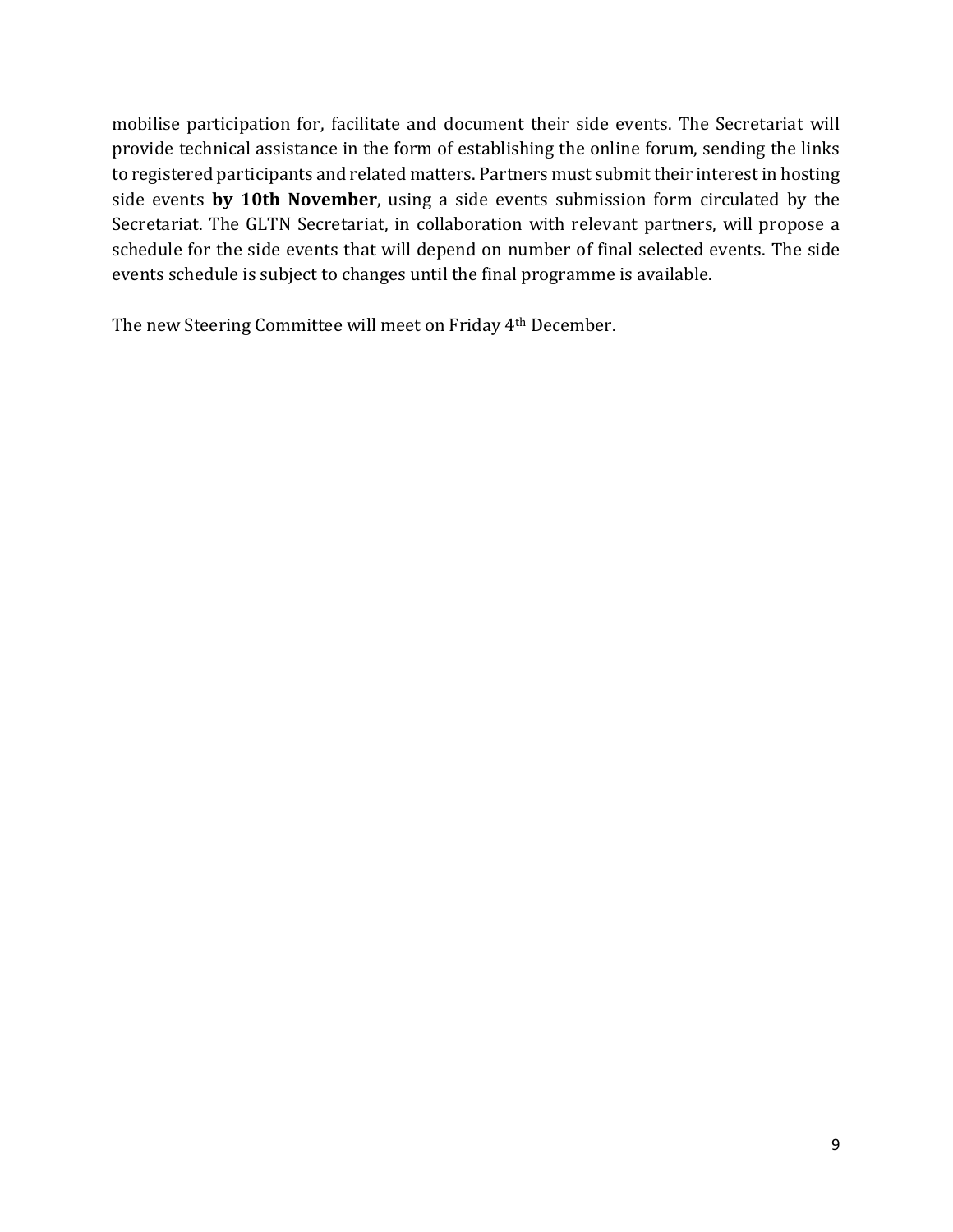# **6. DRAFT PROGRAMME**

The Secretariat will announce the **final programme by 16th November** in consultation with the Steering Committee. The main timings of the sessions are based on East African Time and they might be reorganized to cater for optimal participation of Partners based in different time zones.

|                      | <b>Pre-events</b><br>and side- | 8 <sup>th</sup> Partners' meeting      |                                                    |                         |
|----------------------|--------------------------------|----------------------------------------|----------------------------------------------------|-------------------------|
|                      | events<br><b>Tue</b>           | Wed                                    | Thu                                                | Fri                     |
|                      | 1 <sup>st</sup> Dec            | 2 <sup>nd</sup> Dec                    | 3rd Dec                                            | 4th Dec                 |
| 10am - 12pm EAT      |                                | Partner side events and                | 3. Phase 3 progress                                |                         |
|                      |                                | pre-events (possibility for            | review                                             |                         |
| 2am - 4am EST        |                                | cluster pre-meetings)                  | Key findings and                                   |                         |
| 6pm - 8pm AEDT       |                                |                                        | recommendations                                    | Partner side -events    |
|                      |                                |                                        | 4. Going forward                                   |                         |
|                      |                                |                                        | Land and tenure security                           |                         |
|                      |                                |                                        | in the time of COVID-19                            |                         |
| 12 - 12.30 pm EAT    | Partner side                   |                                        |                                                    |                         |
| 12.30 - 2.30pm EAT   | events and                     | 1. Taking stock                        | 4. Going forward (cont.)                           | New Steering            |
|                      | pre-events                     | Achievements and                       | Thematic discussions;                              | Committee meeting       |
| 4.30am - 6.30am EST  | (possibility                   | lessons from the global                | Implementation of the                              | (on invitation; time    |
| 8.30 - 10.30 pm AEDT | for cluster                    | (normative/tools),                     | <b>GLTN Gender Strategy</b>                        | may change              |
|                      | pre-                           | regional and country                   |                                                    | depending on new        |
|                      | meetings)                      | work                                   |                                                    | members' time zone)     |
| $2.30 - 3$ pm EAT    |                                |                                        |                                                    |                         |
| 3pm - 5pm EAT        |                                | 2. Opening and                         | 5. Clusters admin                                  | 6. Closing session      |
|                      |                                | <b>introductions</b>                   | <b>Election of the Steering</b>                    | Reflections, next steps |
| 7am - 9am EST        |                                | Welcome remarks,                       | Committee members and                              | and official closing    |
| $11pm - 1am AEDT$    |                                | keynote speeches,<br>setting the scene | preparation of the 2021-2022<br>cluster work plans |                         |
|                      |                                |                                        |                                                    |                         |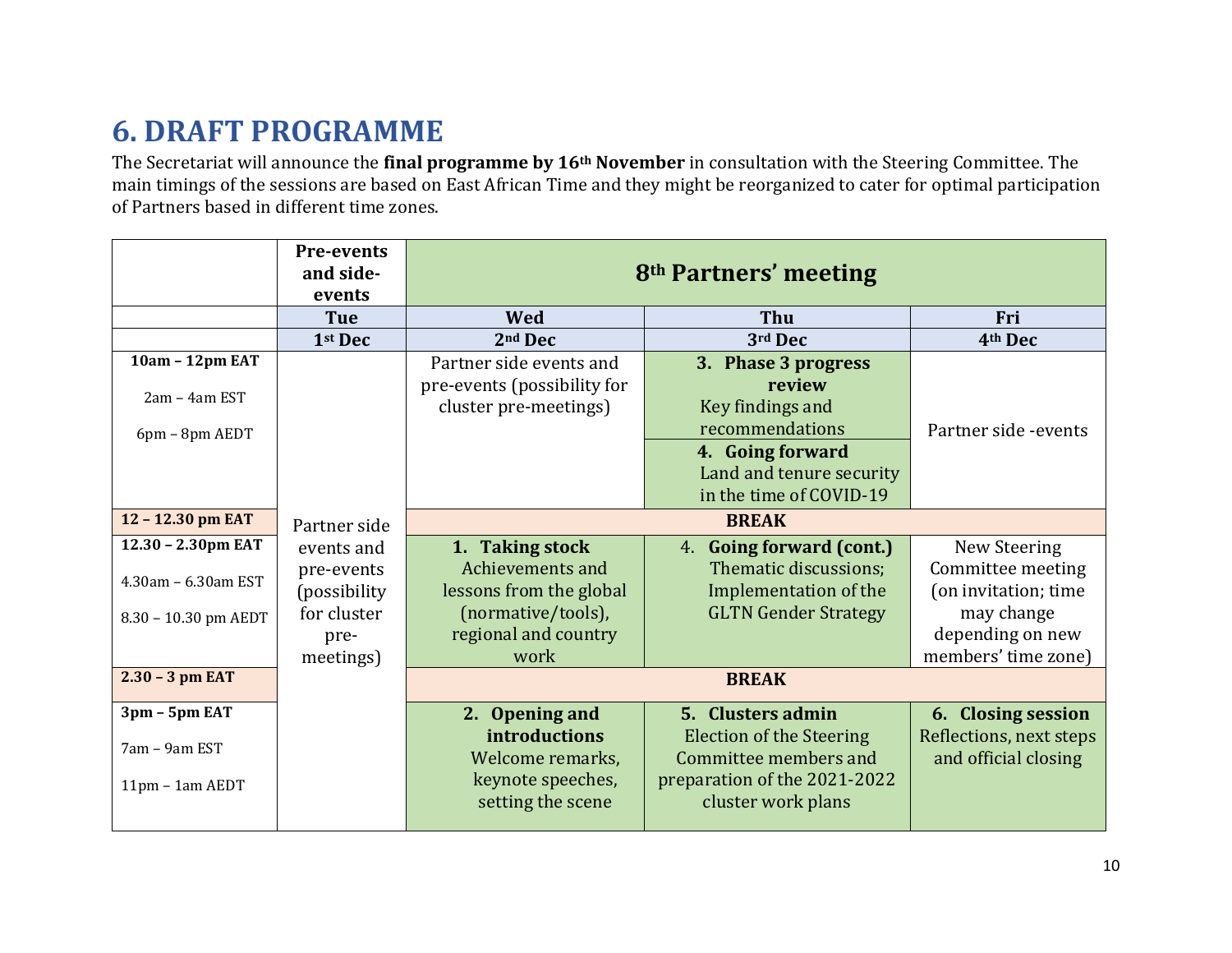#### **Session 1: Taking stock (plenary and groups)**

This session will be led by the cluster leads, regional and country implementing partners. The cluster leads will present the work and achievements that the clusters have done in the past two years, focusing on normative work and tools development. They will also present the challenges and lessons learnt, both substantive and administrative/governance related, particularly in the context of COVID-19. In this session, the cluster leads will propose one or two key themes that the clusters can focus on in the next two years. It will be an opportunity to exchange on principles and priorities for adjusting and innovating working practices to suit field operations in an increasingly digital and remote working scenario. These proposals will be considered again in Session 5.

The regional and country implementing partners will also share the work and achievements from the past two years. They will present the challenges and lessons learnt, both substantive and administrative, particularly in the context of COVID-19. Partners will have an opportunity to share any insights and ideas how to go forward in the next two years (pandemic and perhaps post-pandemic).

#### **Session 2: Opening and introductions (plenary)**

The 8th GLTN Partners' Meeting will be officially opened by the Chair of the Steering Committee and representatives of other key stakeholders supporting the work of the Network. If any Partners would like to make formal statements in the opening or closing plenaries of the Meeting, they need to inform the Secretariat **not later than Friday 20th November** so that we can advise the Chair of any need for special arrangements.

The new Secretariat leader will then give a keynote address, frame the meeting and provide an overview of GLTN's global, regional and country work in the past two years.

#### **Session 3: Phase 3 progress review (plenary)**

The external consultant who conducted the progress review of the implementation of GLTN Phase 3 programme will present the findings and recommendations to the Partners. Partners and other stakeholders will have an opportunity to reflect on these and propose suggestions on how best to implement the recommendations.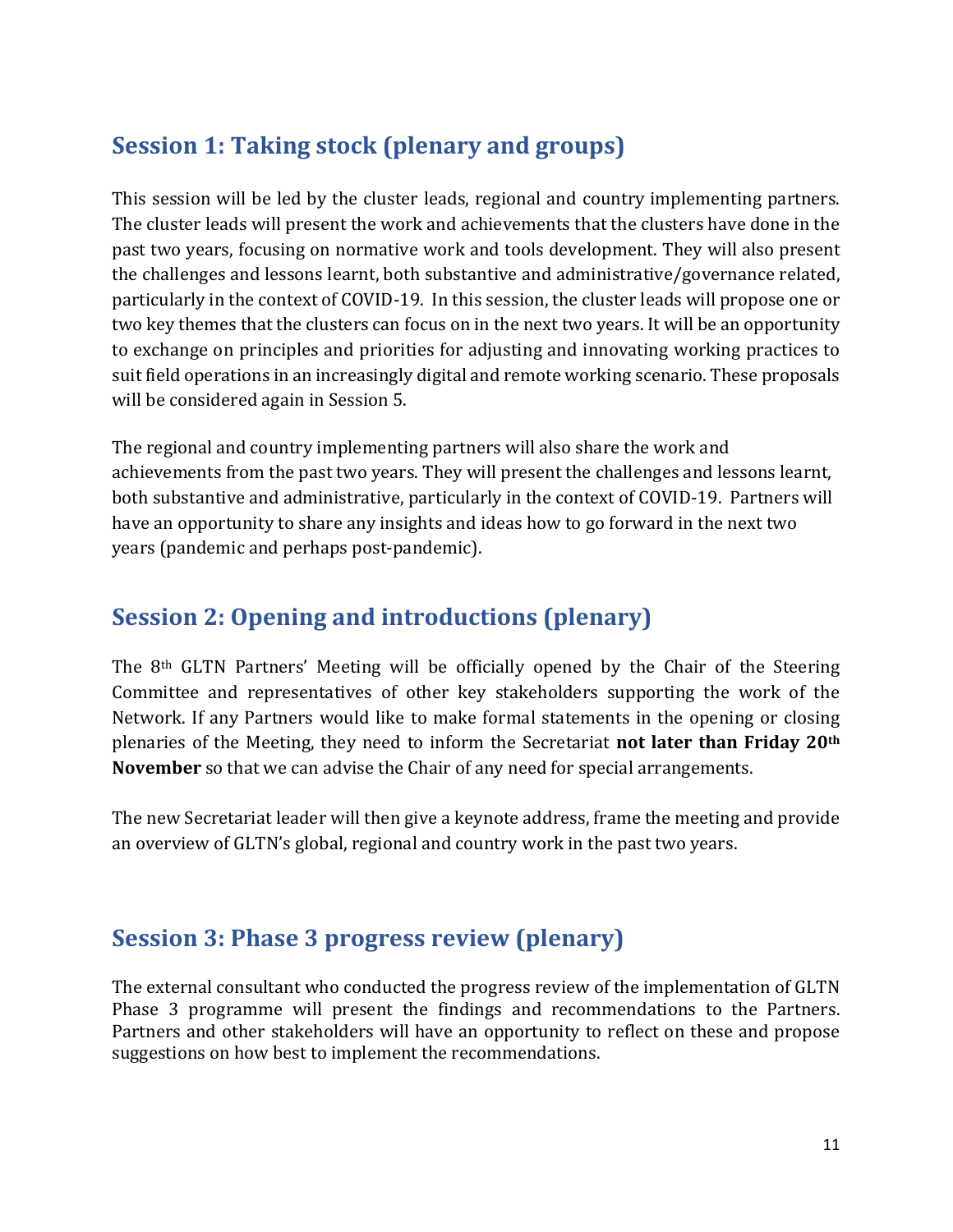#### **Sessions 4: Going forward (plenary and groups)**

The purpose of this session is to have a more in-depth discussion on selected themes and priority areas of work in the next biennium. Clusters can present their key areas of interest and discuss in plenary.

Partners will discuss strategic direction for advocacy to bring about change at the policy level in the land sector. They will also discuss how to move forward the implementation of the GLTN Gender Strategy particularly considering the context of COVID-19.

#### **Session 5: Clusters elections and work plans (breakout sessions)**

The work to be done in Session 5 will be introduced in plenary, explaining how the election of the Steering Committee members and the development of Clusters' work plans are going to take place. Clusters will be given criteria for selection of candidates. After the introduction, partners will be grouped according to their Cluster. Partners will elect their new Cluster leaders, will review the implementation of the current Cluster work plans and will prepare the new work plans for the upcoming biennium. They will select one or two areas of interest/key themes that they want to focus on.

#### **Session 6: Closing**

In this session Partners will have an opportunity to reflect on the meeting and share any takeaways. They will agree on any follow up actions and set direction for 2021 work planning and policy.

The Partners Meeting will be officially closed by high level speakers to be identified from key GLTN stakeholders. If any Partners would like to make formal statements in the closing plenary of the Meeting, they need to inform the Secretariat not later than Friday 20th November so that we can advise the Chair of any need for special arrangements.